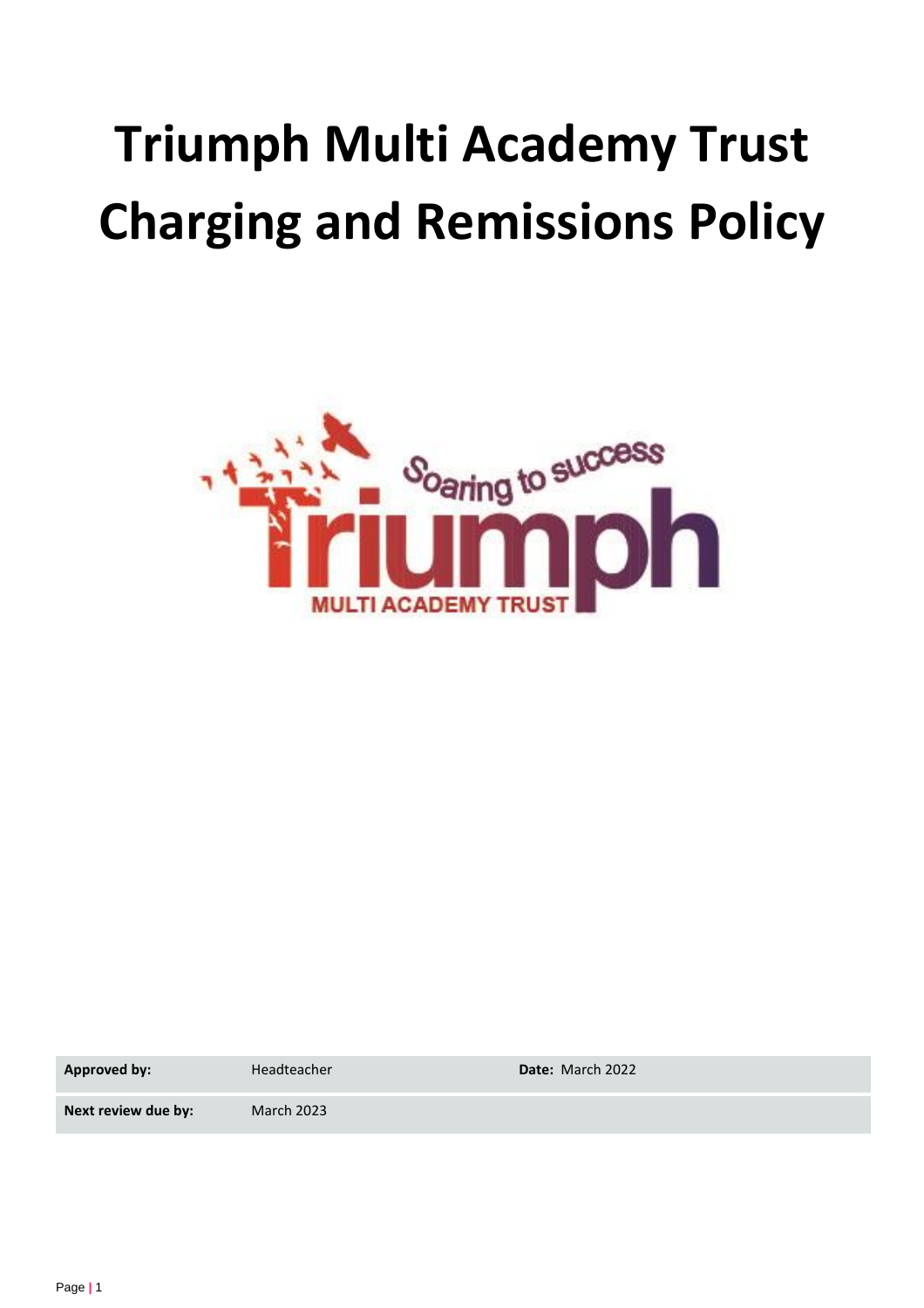This Policy sets out arrangements for the charging and remission of those charges for school activities within Triumph Trust Academies (TT). The Policy applies to all academies within TT. TT reserves the right to review, revise, amend, withdraw or replace the contents of this policy on providing reasonable notice of any such changes.

The policy ensures that statutory requirements are met and is intended to reflect the general principles of the Education Act which identifies activities for which:

- 1) Charges will not be made
- 2) Charges will be made
- 3) Charges may be waived

# **1. Aims**

Our school aims to:

- Have robust, clear processes in place for charging and remissions
- Clearly set out the types of activity that can be charged for and when charges will be made

# **2. Legislation and guidance**

This policy is based on advice from the Department for Education (DfE) on [charging for school activities](https://www.gov.uk/government/publications/charging-for-school-activities) and the [Education Act 1996,](http://www.legislation.gov.uk/ukpga/1996/56/part/VI/chapter/III) sections 449-462 of which set out the law on charging for school activities in England. Academies are required to comply with this Act through their funding agreements. This policy complies with our funding agreement and articles of association.

## **3. Definitions**

- **Charge**: a fee payable for specifically defined activities
- **Remission**: the cancellation of a charge which would normally be payable

## **4. Roles and responsibilities**

## **4.1 The governing board**

The governing board has overall responsibility for approving the charging and remissions policy, but can delegate this to a committee, an individual governor or the headteacher. The governing board also has overall responsibility for monitoring the implementation of this policy and has delegated it to the Audit and Finance committee of Triumph Trust.

## **4.2 Headteachers**

The headteacher is responsible for ensuring staff are familiar with the charging and remissions policy, and that it is being applied consistently.

# **4.3 Staff**

Staff are responsible for:

- Implementing the charging and remissions policy consistently
- Notifying the headteacher of any specific circumstances which they are unsure about or where they are not certain if the policy applies

The school will provide staff with appropriate training in relation to this policy and its implementation.

## **4.4 Parents**

Parents are expected to notify staff or the headteacher of any concerns or queries regarding the charging and remissions policy.

# **5. Where charges cannot be made**

Below we set out what we **cannot** charge for:

## **5.1 Education**

- Admission applications
- Education provided during school hours (including the supply of any materials, books, instruments or other equipment)
- Education provided outside school hours if it is part of:
	- The national curriculum
	- A syllabus for a prescribed public examination that the pupil is being prepared for at the schoo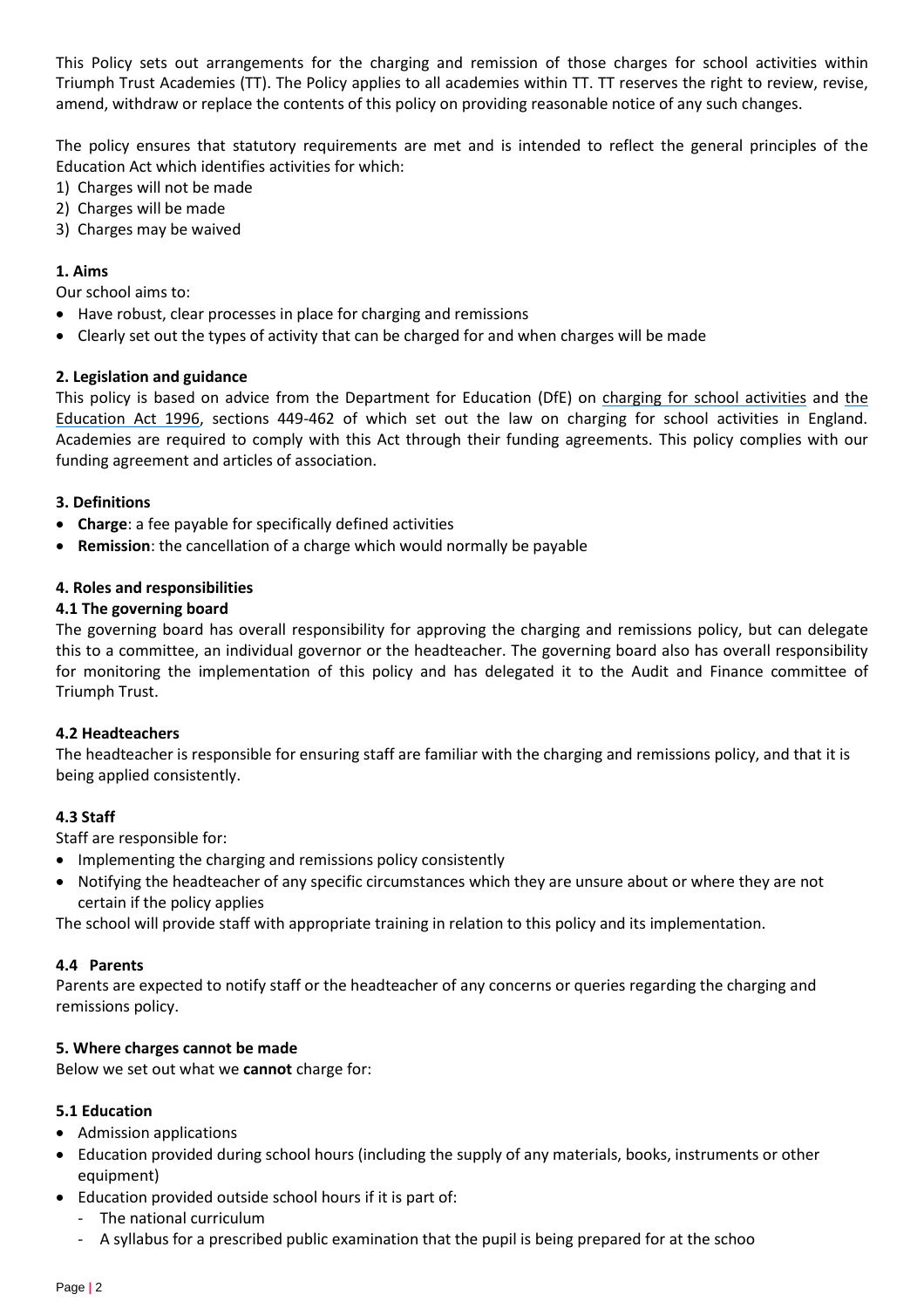- Religious education
- Instrumental or vocal tuition, for pupils learning individually or in groups, unless the tuition is provided at the request of the pupil's parent
- Entry for a prescribed public examination if the pupil has been prepared for it at the school
- Examination re-sit(s) if the pupil is being prepared for the re-sit(s) at the school

# **5.2 Transport**

- Transporting registered pupils to or from the school premises, where the local authority has a statutory obligation to provide transport
- Transporting registered pupils to other premises where the governing board or local authority has arranged for pupils to be educated
- Transport that enables a pupil to meet an examination requirement when he or she has been prepared for that examination at the school
- Transport provided in connection with an educational visit

# **5.3 Residential visits**

- Education provided on any visit that takes place during school hours
- Education provided on any visit that takes place outside school hours if it is part of:
	- The national curriculum
	- A syllabus for a prescribed public examination that the pupil is being prepared for at the school
	- Religious education
	- Supply teachers to cover for those teachers who are absent from school accompanying pupils on a residential visit

# **6. Where charges can be made**

Below we set out what we **can** charge for:

# **6.1 Education**

- Any materials, books, instruments or equipment, where the child's parent wishes him or her to own them
- Optional extras (see below)
- Music and vocal tuition, in limited circumstances
- Certain early years provision
- Community facilities

# **6.2 Optional extras**

We are able to charge for activities known as 'optional extras'. In these cases, schools can charge for providing materials, books, instruments or equipment. The following are optional extras:

- Education provided outside of school time that is not part of the national curriculum
- Examination entry fee(s) if the registered pupil has not been prepared for the examination(s) at the school
- Transport (other than transport that is required to take the pupil to school or to other premises where the local authority or governing board has arranged for the pupil to be provided with education)
- Board and lodging for a pupil on a residential visit
- Extended day services offered to pupils (such as breakfast clubs, after-school clubs, tea and supervised homework sessions)

When calculating the cost of optional extras, an amount may be included in relation to:

- Any materials, books, instruments or equipment provided in connection with the optional extra
- The cost of buildings and accommodation
- Non-teaching staff
- Teaching staff engaged under contracts for services purely to provide an optional extra (including supply teachers engaged specifically to provide the optional extra)
- The cost, or an appropriate proportion of the costs, for teaching staff employed to provide tuition in playing a musical instrument, or vocal tuition, where the tuition is an optional extra

Any charge made in respect of individual pupils will not be greater than the actual cost of providing the optional extra activity, divided equally by the number of pupils participating. Any charge will not include an element of subsidy for any other pupils who wish to take part in the activity but whose parents are unwilling or unable to pay the full charge. In cases where a small proportion of the activity takes place during school hours, the charge cannot